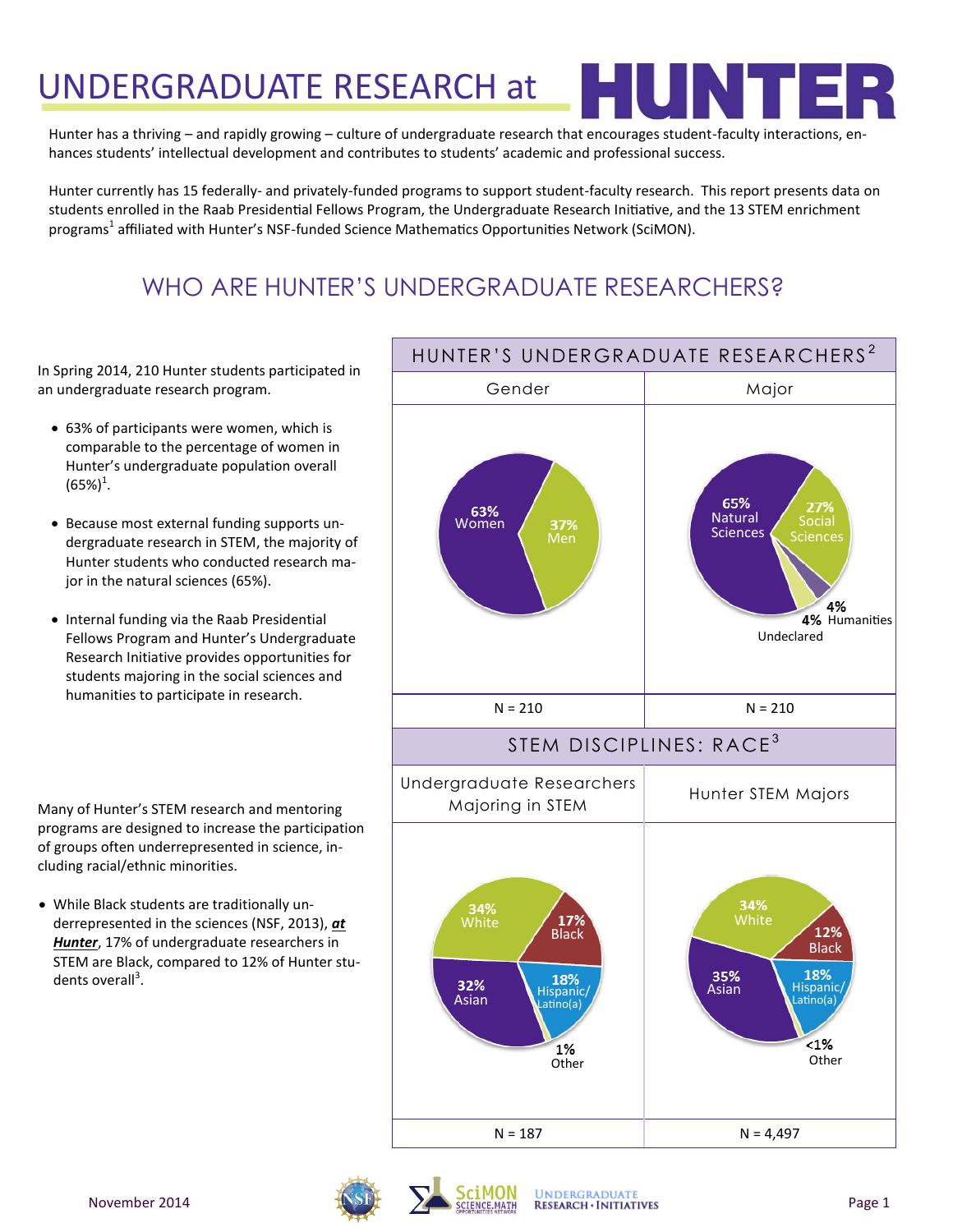## HOW ARE HUNTER'S UNDERGRADUATE RESEARCHERS DOING?

Engaged forms of learning, including undergraduate research experiences, are correlated with higher graduation rates (Lopatto, 2004; Osborn & Karukstis, 2009).

*At Hunter*: For cohorts entering as freshmen between 2004 and 2009, the four-year and six-year graduation rates of undergraduate researchers (45.5% and 87.0%, respectively) are higher than for Hunter's undergraduate student body overall (22.1% and 46.3%, respectively).



### STEM DISCIPLINES: GPA UPON GRADUATION<sup>5</sup>

**3.58 3.47** 0.0 1.0 2.0 3.0 4.0 Undergraduate Researchers N=135 Com parison Group N=1523 Average GPA \* 2007-2014 *\* p<.*001, *t*(1656)=4.02

Undergraduate research experiences have also been linked to higher grade point averages (Eagan, et al., 2013; Osborn & Karukstis, 2009; Sadler & McKinney, 2010).

At Hunter: Among Hunter's STEM majors, undergraduate researchers graduate with significantly higher GPAs, on average, than students in Hunter's general population (3.58 vs. 3.47, respectively).



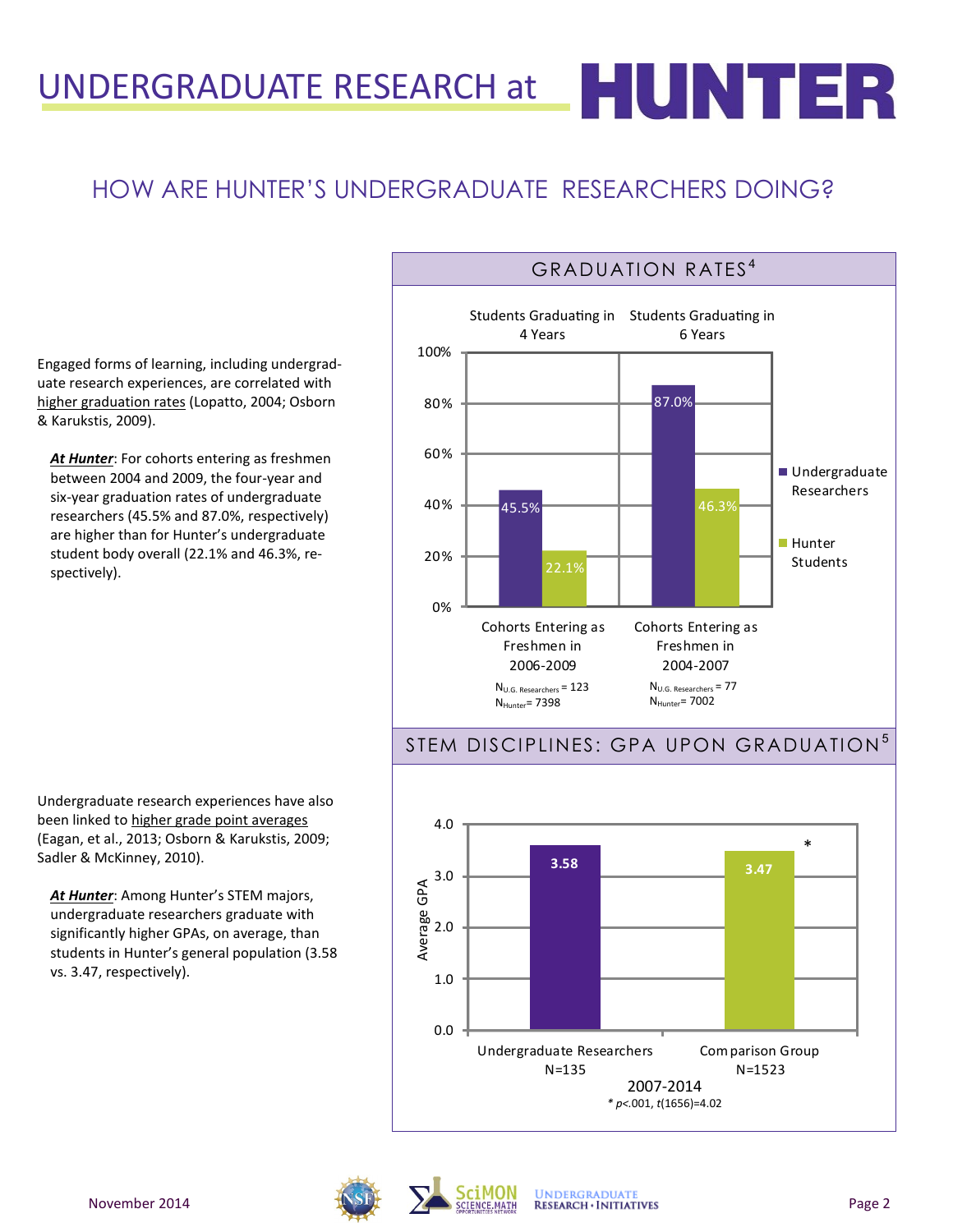# UNDERGRADUATE RESEARCH at  $\blacksquare$   $\blacksquare$   $\blacksquare$   $\blacksquare$   $\blacksquare$   $\blacksquare$

## WHAT HAVE HUNTER'S UNDERGRADUATE RESEARCHERS ACCOMPLISHED?

### PUBLICATIONS<sup>6</sup>

There are numerous additional benefits for students who conduct research as undergraduates, including the possibility of publishing their work (Seymour et al., 2004).

*At Hunter*: Students who participate in undergraduate research have published their work in top peer-reviewed journals in areas including bioinformatics, chemistry, genetics, medicine, nutrition, and psychology.

*Hunter's undergraduate researchers have published in journals including:* 



British Journal of Sports Medicine BMC Genomics Cancer Journal of Adolescence Journal of Anxiety Disorders Journal of Cell Science Journal of Neuroscience Nature Obstetrics and Gynecology PLoS ONE Psychopharmacology

## GRADUATE SCHOOL ACCEPTANCES<sup>7</sup>

*Hunter's undergraduate researchers have been accepted to top graduate and professional schools including:*

Brown University Carnegie Mellon University Columbia University Cornell University Harvard University Icahn School of Medicine at Mount Sinai Johns Hopkins University Massachusetts Institute of Technology Memorial Sloan Kettering Cancer Center New York University Princeton University The Rockefeller University University of California, Berkeley University of Chicago University of Michigan University of Rochester Weill Cornell Medical College Yale University





Students who participate in research as undergraduates report higher enrollment in graduate programs (Bauer & Bennett, 2003; Lopatto, 2004).

*At Hunter*: Many undergraduate researchers go on to top professional and graduate programs, including doctoral programs at some of the best research universities in the country. Hunter's undergraduate researchers have pursued:

- PhDs in the sciences, social sciences and humanities
- Professional degrees in medicine (MD, DO and MD/PhD), pharmacy (PharmD), law (JD), dentistry (DDS), and veterinary medicine (DVM)
- Master's degrees in fields including computer science, education, geography, mathematics, physics, public health, and social work.